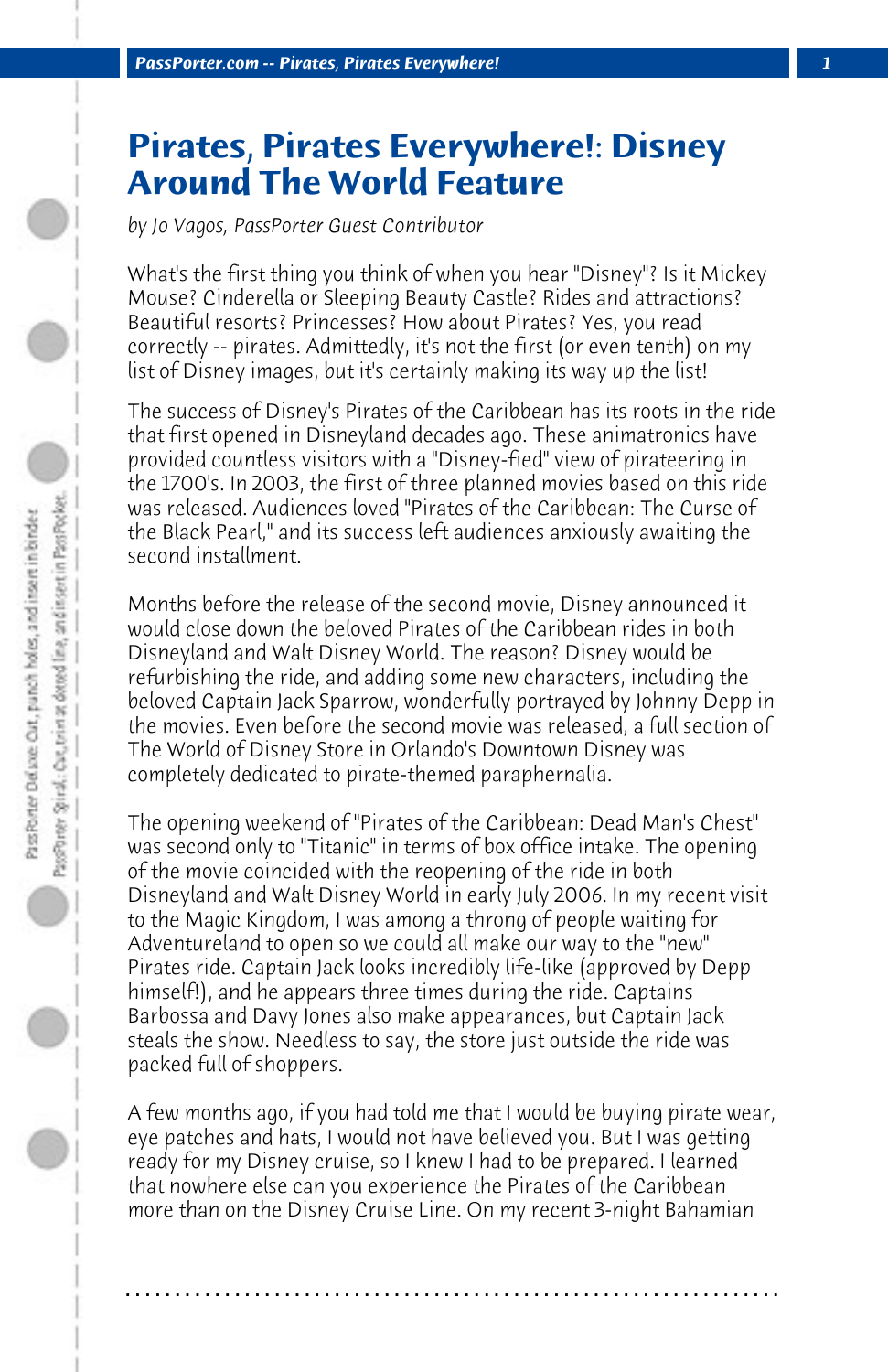cruise, I was immersed in the Disney pirate theme, and loved every minute of it!

The first hint of "pirate" could be found in the ship's movie theater. Despite still being in the theaters on land, "Dead Man's Chest" was being played at least twice a day every day in the Buena Vista Theatre. Pretty impressive, considering it's a first-run movie. No other cruise line can do this, because no one else owns the rights to these movies!

The Pirates in the Caribbean Deck Party was another great highlight of the cruise. This is held on the same night as the tropical/pirate dress-up night, so you are surrounded by pirates everywhere you turn. Has your wardrobe not caught up with the new pirate craze? Not to worry -- Disney offers every person a free pirate bandana to start you on your way (I wish someone had told me this before I purchased my pirate gear)! The onboard stores (Mickey's Mates and Treasure Ketch) also offer an array of pirate-themed gear, including shirts, hats, and eye patches, pins, costumes, and jewelry. Pretty much anything and everything pirate-related can be found here.

The party itself is very festive and entertaining -- complete with a pirate "mutiny" -- led by another famous pirate, Captain Hook. This celebration comes complete with a fireworks display and a long dessert buffet table. By now, even the most oblivious cruisers know Disney has gone to the pirates. And not once did I see anyone complain about the pirate craze.

The next big surprise for me was meeting Captain Jack himself! The line for photographs extended longer than the lines for Cinderella and Mickey Mouse. The cruisers on line came from all walks of life -- young and old, men, women and children. One lady behind me was insisting that her husband and son let her take a photograph with Captain Jack all by herself. She wanted to put the photo on her desk to make all her female co-workers jealous! The cast member portraying Captain Jack was surprisingly good. He had Captain Jack's mannerisms and looks, and sounded a lot like Depp. If asked, he will tell you that he is the real Captain Jack, and Johnny Depp did a pretty good job of portraying him in the movies!

Another photo op can be found on Disney's private island, Castaway Cay. Here, Captain Jack will pose with cruisers on the walkway leading to the beaches. Fans will quickly recognize Captain Davy Jones' ghostly ship, The Flying Dutchman from "Dead Man's Chest". It is anchored here in Castaway Cay. This is the actual ship used in filming the movie, and it is scheduled to be here at least until the third movie is released sometime next year. From the Disney ship, you can see the port (left) side of the Dutchman, which was never completed. It has step ladders

**. . . . . . . . . . . . . . . . . . . . . . . . . . . . . . . . . . . . . . . . . . . . . . . . . . . . . . . . . . . . . . . . . .**